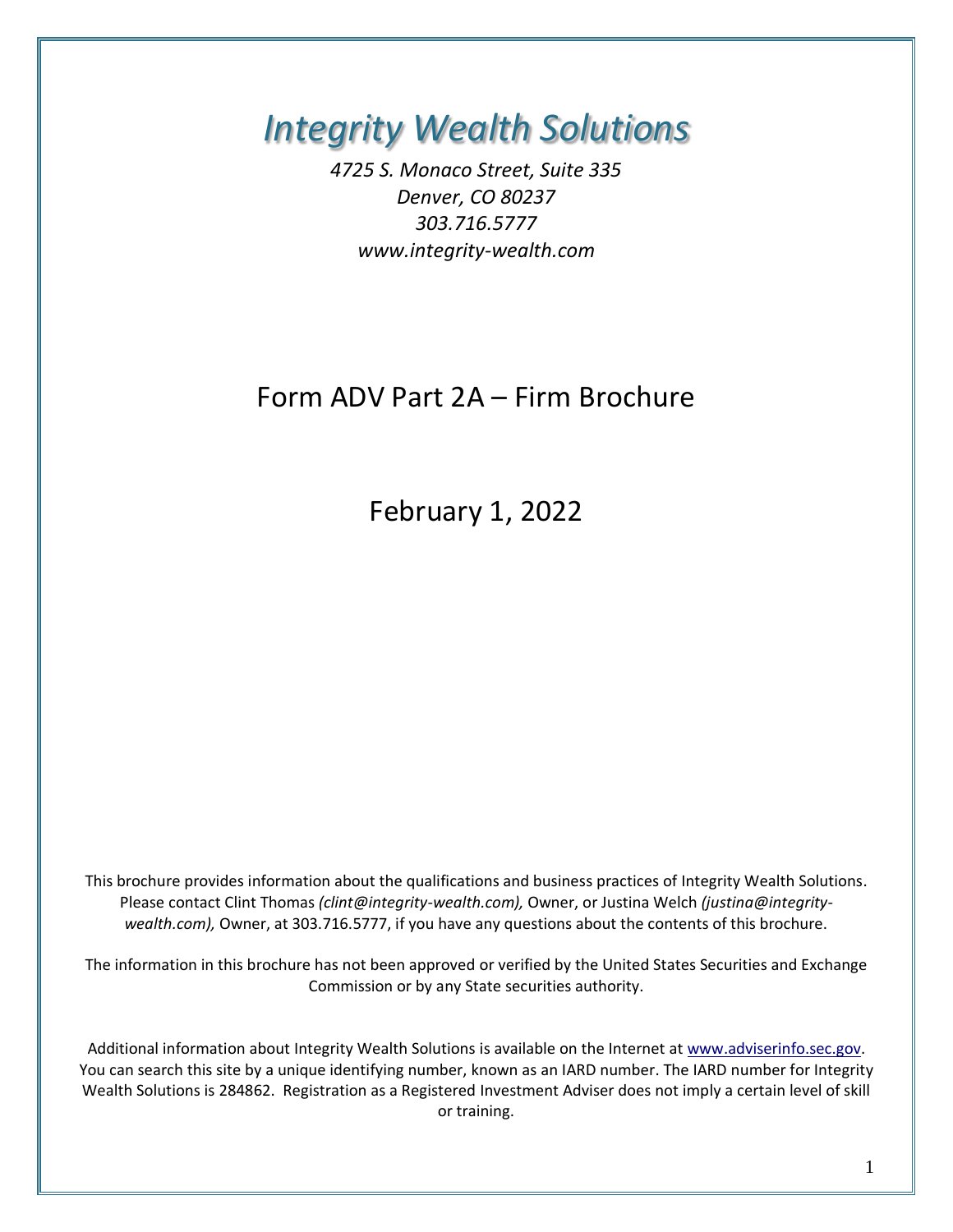### **Item 2 - Material Changes**

Since the last annual update of our firm's Form ADV Brochure, dated February 1, 2021, the following material changes have occurred:

- Our principal place of business had changed to 4725 S. Monaco Street, Suite 335 Denver, CO 80237 as of January 1, 2022.
- Item 4 has been amended to reflect current assets under management.
- Item 5 has been amended to discontinued comprehensive financial planning services for non-asset management clients.
- Item 11 has been amended to add information about when we render advice on retirement accounts, including IRAs.
- Item 14 has been amended to disclose Zoe Financial as a solicitor.

### *Full Brochure Available*

Whenever you would like to receive a copy of our Firm Brochure, please contact us by telephone at: 303.716.5777 or by email at [info@integrity-wealth.com](mailto:info@integrity-wealth.com).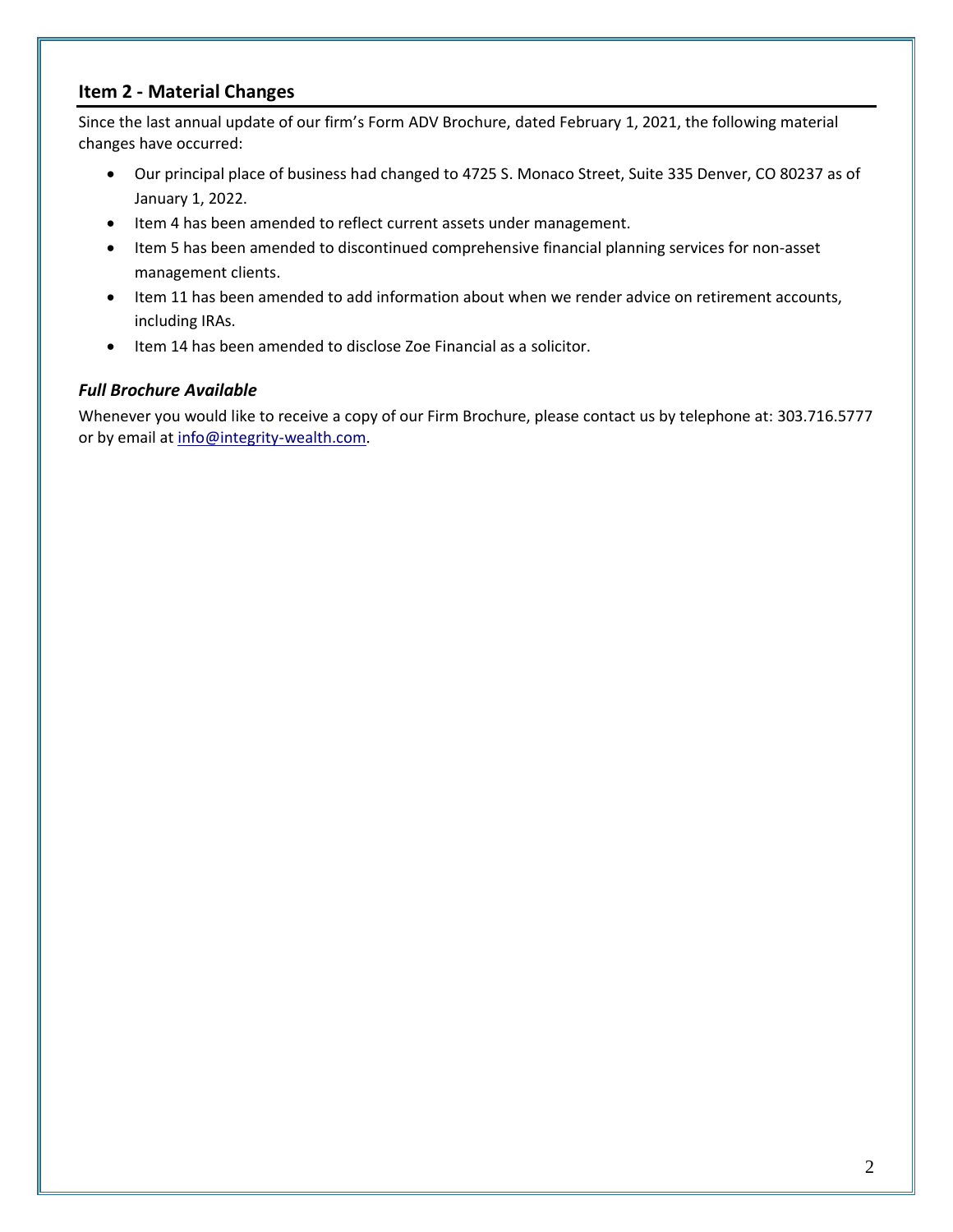# **Item 3 - Table of Contents**

| Item 4 - Advisory Business                                                                      | page 4  |
|-------------------------------------------------------------------------------------------------|---------|
| Item 5 - Fees and Compensation                                                                  | page 5  |
| Item 6 - Performance Fees and Side by Side Management                                           | page 7  |
| Item 7 - Types of Clients                                                                       | page 7  |
| Item 8 - Methods of Analysis, Investment Strategies, and Risk of Loss                           | page 7  |
| Item 9 - Disciplinary Information                                                               | page 8  |
| Item 10 - Other Financial Industry Activities and Affiliations                                  | page 8  |
| Item 11 - Code of Ethics, Participation or Interest in Client Transactions and Personal Trading | page 8  |
| Item 12 - Brokerage Practices                                                                   | page 9  |
| Item 13 - Review of Accounts                                                                    | page 10 |
| Item 14 - Client Referrals and Other Compensation                                               | page 10 |
| Item 15 - Custody                                                                               | page 11 |
| Item 16 - Investment Discretion                                                                 | page 11 |
| Item 17 - Voting Client Securities                                                              | page 11 |
| Item 18 - Financial Information                                                                 | page 12 |
|                                                                                                 |         |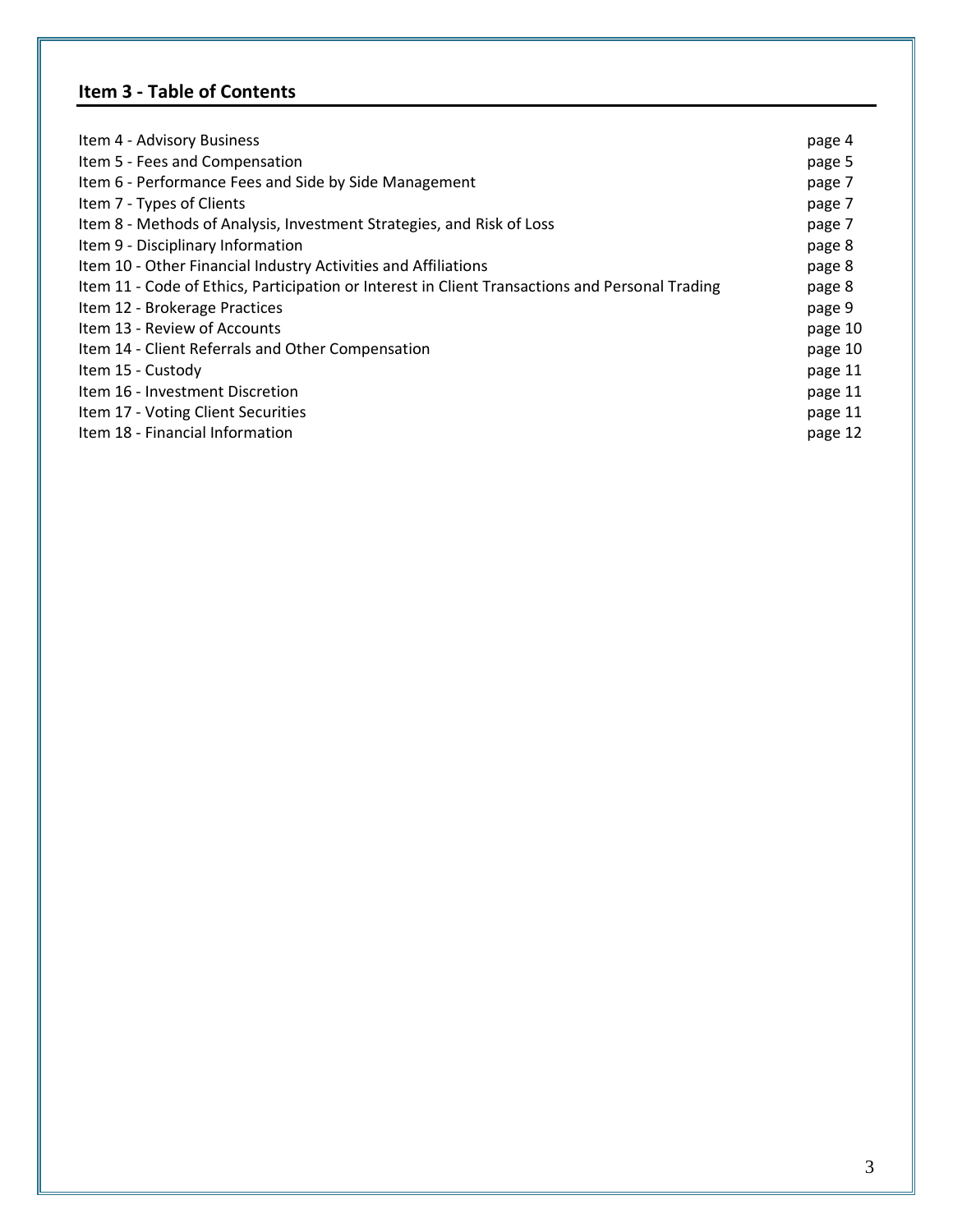### **Item 4 - Advisory Business**

Integrity Wealth Solutions (IWS) has been providing wealth management consulting services to clients since August 2016. The principal owners are Clint Thomas and Justina Welch. We have no public or privately-owned affiliated companies.

IWS provides portfolio management and financial planning services, including investment advice to individuals and families and ERISA retirement plans. Portfolio management services include developing an investment policy statement, building portfolio recommendations, and implementing these recommendations at a third-party custodian (see *Custody*) by entering purchase and sell orders on client's behalf. Portfolio management services also include the ongoing monitoring of the investment portfolio, including quarterly performance reporting, asset allocation analysis, rebalancing and tax-loss harvesting recommendations. Investment recommendations are primarily limited to open-end mutual funds and exchange-traded funds and help clients with existing positions in individual stocks. We typically do not advise our clients to invest in individual stocks and bonds.

All client portfolios are customized and built for each individual relationship, although many clients will hold similar securities and allocations. Although we will try and accommodate client's requested portfolio restrictions to the best of our ability, we may not be able to due to the nature of the mutual funds and ETFs in the portfolio. The portfolio construction process begins with a discussion of the client's goals and risk tolerance to determine a suitable long-term investment portfolio. We do not participate in wrap fee programs.

Financial planning services include retirement income planning, asset allocation/portfolio evaluation, education funding planning, investment selection, income tax planning, risk management, multi-generational financial planning, and general estate planning. If applicable, we will incorporate assets held outside of our firm into the comprehensive financial planning process. Examples of these types of assets could be, but are not limited to, 401(k), 403(b), and 529 accounts.

IWS can engage a client in tax planning and estate planning discussions, although the firm does not prepare tax returns and does not draft estate plan documents. The firm can work in concert with tax accountants and estate attorneys to assist the client in determining the most proper plan regarding their income taxes and various estate planning concerns.

For asset allocation and investment selection, IWS treats each client relationship as separate and unique. Portfolio allocations of cash, fixed income, and equity mutual funds and ETFs and other types of investments are determined on a client-by-client basis, based on discussions with each client as to their tolerance for risk. Investment selection is also customized to utilize investments that may offer more tax-efficiency (municipal bonds or exchange-traded funds, for example) for non-retirement accounts, depending on the client's current income tax situation.

IWS provides ongoing monitoring and standard reporting on each client's investment portfolio. Additionally, IWS will schedule an annual financial planning meeting to review the client's overall situation and update portions of the financial plan, as required. In addition to reviewing portfolio composition and performance, these meetings typically include tax planning, retirement planning, risk management and/or estate planning advice and consultation.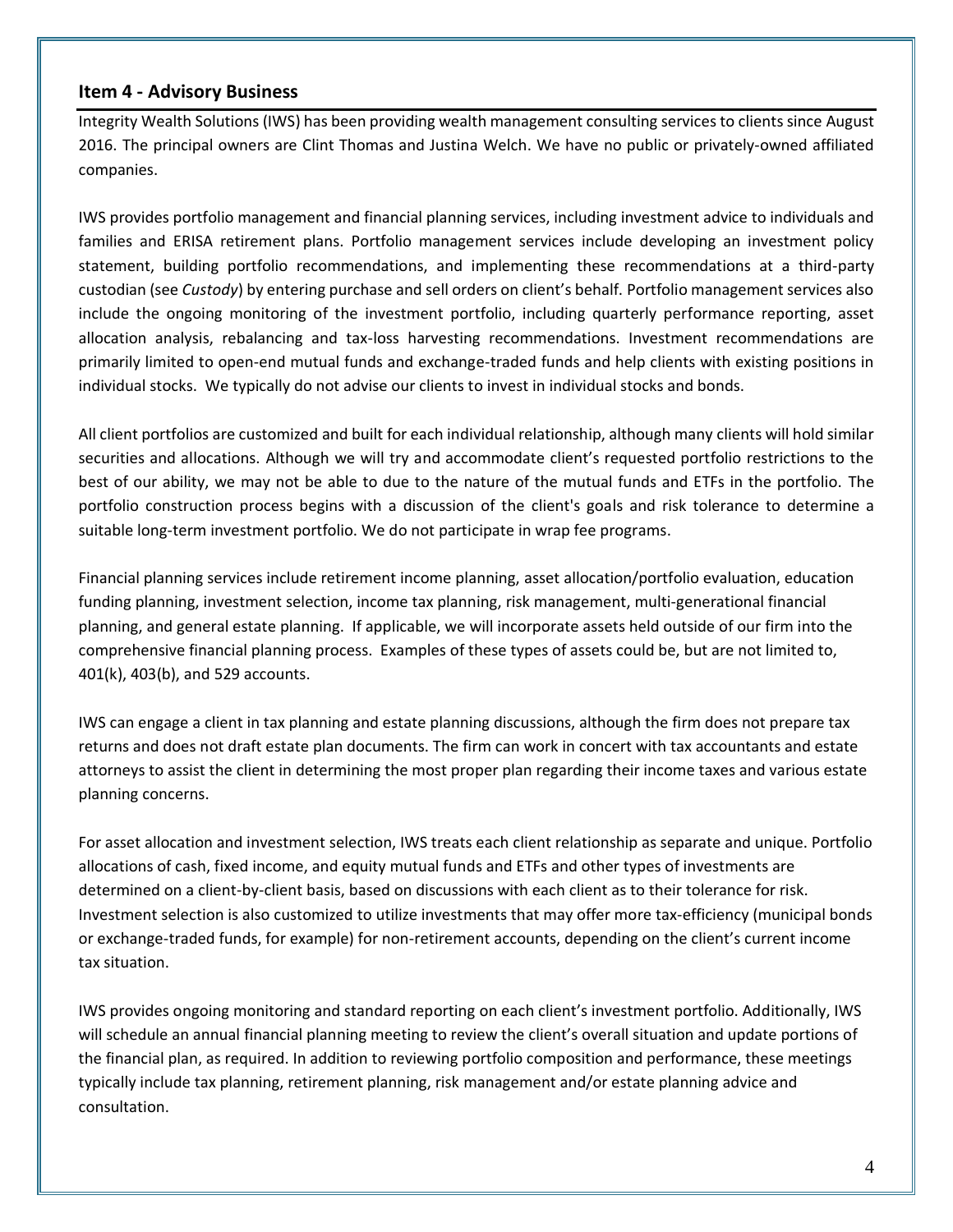IWS portfolio management services may provide investment advice to some of its clients with held away assets, such as annuities, 529 plans, 401(k), 403(b), TSP, or other employer retirement plans. This service allows IWS to incorporate these assets into the client's entire asset allocation, which thereby helps create a more diversified portfolio tailored to the client's goals and risk tolerance. Please note, we will not execute any trades in these types of accounts, trading in these accounts will be the responsibility of the client.

IWS provides fiduciary services, including 3(21) and 3(38) fiduciary services, to ERISA retirement plans, including profit sharing 401(k) plans and defined benefit plans. These services include investment plan offering review and selection, model portfolio development, monitoring and management and regular compliant reporting to plan sponsors. Reporting includes plan benchmarking and 408(b)(2) fee and service disclosure.

IWS hereby acknowledges that it is a "fiduciary" when the firm's services are subject to the provisions of ERISA of 1974, as amended.

As of December 31, 2021, IWS manages \$176,047,943 assets under management on a discretionary basis and \$3,470,131 assets under management on a non-discretionary basis.

# **Item 5 - Fees and Compensation**

IWS compensation depends on the type of advisory service we are performing. Please review the fee and compensation information below.

# **Asset Management**

IWS annual fee is calculated in accordance with the fee schedule below. Asset management services, including financial planning and portfolio management, are provided on an active basis for accounts with an appropriate minimum value, typically \$500,000.

| <b>Assets Managed</b>        | <b>Annualized Fee</b> | <b>Quarterly Fee</b> |
|------------------------------|-----------------------|----------------------|
| \$500,001 - \$1,000,000      | \$5,000               | \$1,250              |
| \$1,000,001 - \$3,000,000    | \$7,500               | \$1,875              |
| \$3,000,001 - \$6,000,000    | \$10,000              | \$2,500              |
| \$6,000,001 - \$10,000,000   | \$15,000              | \$3,750              |
| \$10,000,001 - \$15,000,000  | \$25,000              | \$6,250              |
| \$15,000,001 - \$25,000,000  | \$40,000              | \$10,000             |
| \$25,000,001 - \$40,000,000  | \$60,000              | \$15,000             |
| \$40,000,001 - \$55,000,000  | \$80,000              | \$20,000             |
| \$55,000,001 - \$70,000,000  | \$100,000             | \$25,000             |
| \$70,000,001 - \$85,000,000  | \$120,000             | \$30,000             |
| \$85,000,001 - \$100,000,000 | \$140,000             | \$35,000             |
| \$100,000,001 and above      | Negotiable            | Negotiable           |

*IWS will accept asset management relationships under \$500,000 in billable assets.* For accounts that are within this range there is an annual fee of 1% charged quarterly determined based on the value of the assets at the end of each calendar quarter. For relationships under \$500,000, financial planning services may be billed separately on a per-project basis.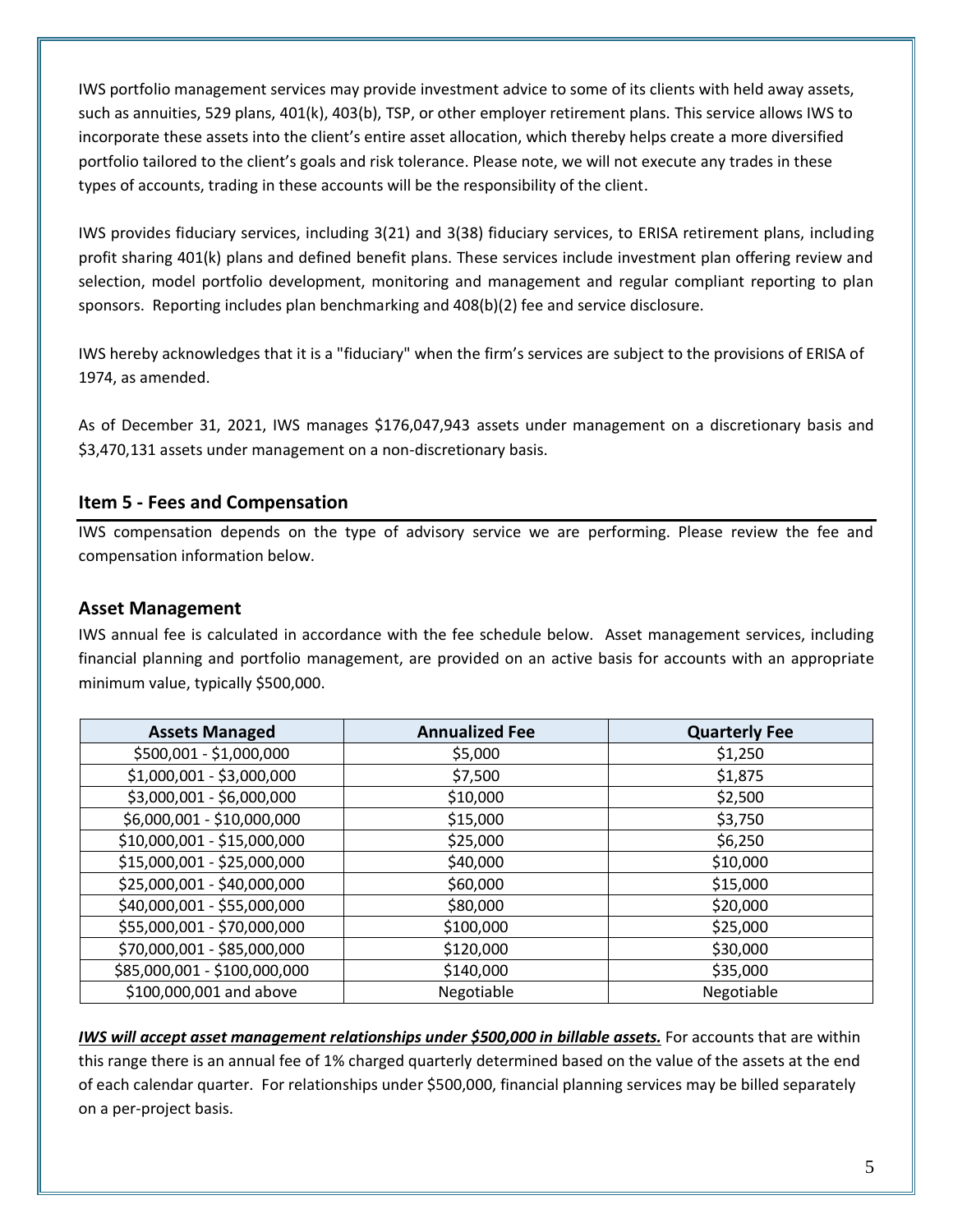Fees for asset management will be pro-rated to the end of the initial calendar quarter and will be charged at the beginning of each calendar quarter (in advance) thereafter based on the value of billable assets on the last business day of prior calendar quarter end.

Clients terminating their contract with IWS within the first five days are entitled to a full refund. Should a client terminate the relationship with IWS outside the five-day window, the unearned portion of the asset management fee will be refunded.

Clients may elect to pay this fee directly or have the quarterly charge deducted from investment accounts. Please refer to Custody on Page 11 for information regarding fees deducted from investment accounts.

For Clients that elect direct invoicing - IWS will invoice Client on a quarterly basis at the beginning of each calendar quarter. Management fees will be due within 30 days of invoice billing date. Management fees not paid after 45 days from the beginning of the billable quarter may result in the termination of relationship with IWS.

Clients where IWS is providing asset management services on held away assets, clients may either pay our asset management fee through a deduction from a taxable account (e.g., non-IRA or other non-retirement investment account) held at the custodian of record or through direct invoicing.

IWS asset management fee and account minimums are negotiable under certain circumstances.

Clients may incur fees from the custodian selected to provide services related to record keeping, tax reporting and statement production. These fees may include IRA and retirement account annual fees, nominal trade ticket charges or banking fees. Clients will be subject to the annual operating expenses of the mutual funds and ETFs themselves. Detailed information on mutual fund and ETFs expenses are contained in the prospectus for each fund or ETF, which is delivered to clients by the custodian. No portion of these fees is retained by or remitted to IWS. See *Brokerage Practices*.

# **Financial Planning Services**

For new asset management clients with relationships under \$500,000, the initial financial plan may be billed separately on a one-time basis. After the initial plan, ongoing financial planning services are included in the asset management fee. Asset management clients with relationships above \$500,000, the financial planning services are included in the asset management fee as outline in the table above.

The typical fee for planning service is \$3,000; however, this fee can range from \$1,000 to \$5,000, depending upon the scope and complexity of the work to be performed.

IWS no longer offers stand-alone or "plan only" financial planning services to new clients after January 1, 2022, who do not engage us for asset management services. IWS will continue to honor past financial plan only or retainer engagements that were in place prior to January 1, 2022. At IWS discretion, IWS may accept one-time project based financial planning on a fixed fee basis.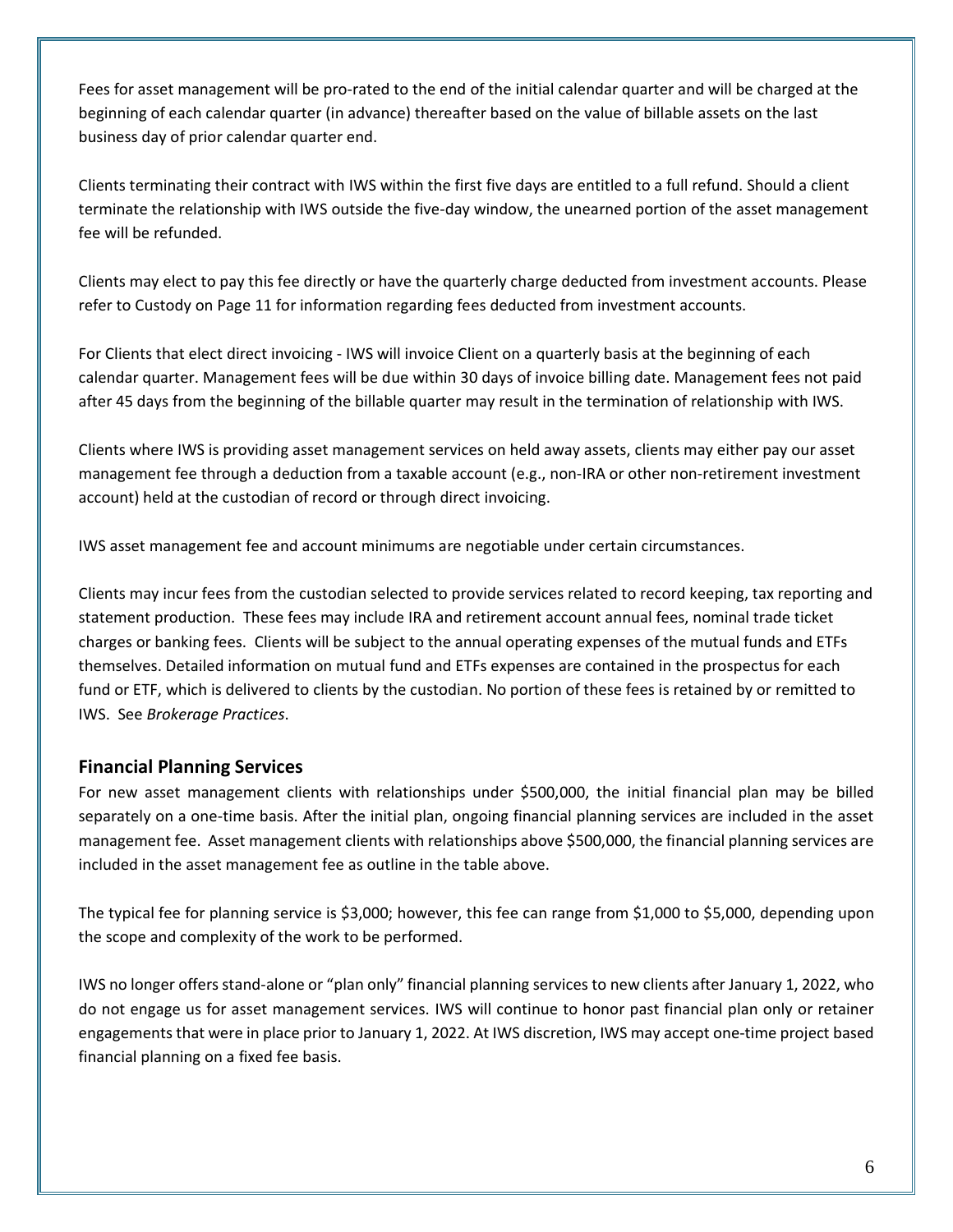IWS will invoice Client upon completion and delivery of financial plan and fees will be due to IWS within 30 days. Clients may terminate the agreement in writing and any earned portion of the fee, based upon the advisor's estimate of percentages of work completed, is due at the time of notice of termination.

IWS may also provide advice on insurance (disability, long-term care, and life) and annuity products to its clients via a relationship with insurance providers. IWS compensation is covered via the client's annual asset management fee or financial planning fee. No additional compensation is received from the insurance provider.

# **Retirement Plan Services**

Retirement Plan "Consulting" fees for company sponsored retirement plans are generally based on plan size and services rendered. Fees are determined on a case-by-case basis and typically range from 0.20% to 1.00% or an agreed upon fixed fee.

Consulting fees will be pro-rated to the end of the initial calendar quarter and will be charged at the beginning of each calendar quarter (in advance) thereafter based on the value of billable assets on the value of billable assets on the last day of calendar quarter. Consulting fees are either deducted from plan assets or remitted directly to IWS based on Client's election.

Clients terminating their contract with IWS within the first five days are entitled to a full refund. Should a client terminate the relationship with IWS outside the five-day window, the unearned portion of the consulting fee will be refunded.

# **Item 6 - Performance-Based Fees and Side-By-Side Management**

IWS does not charge performance-based fees.

# **Item 7 - Types of Clients**

Our firm works primarily with individuals and families but also serves retirement plans, foundations, endowments, and other non-profit organizations.

IWS current minimum relationship size is \$500,000 of investable assets. Exceptions to this minimum are allowed but must receive the approval of one of the principal officers of the firm.

# **Item 8 - Methods of Analysis, Investment Strategies, and Risk of Loss**

IWS' core investment philosophy is built on the foundation of portfolio diversification and the client's individual asset allocation with the proper cash, fixed income, and equity mutual funds and ETFs based on their individual risk tolerance. Our investment strategy begins with a general long-term acceptance of the Efficient Market Hypothesis, which states that the primary driver of a portfolio's risk and return characteristics is determined by asset allocation, and not security selection. We will primarily utilize a passive investment strategy but will incorporate active managers when deemed necessary. The primary vehicles recommended to IWS clients are mutual funds and exchange-traded funds.

IWS believes that an accurate prediction can never be made about which asset classes will outperform going forward, we take a disciplined approach by allocating to many different asset classes, and then using rebalancing to bring the portfolio back into alignment not only in terms of the mix among cash, fixed income, and equity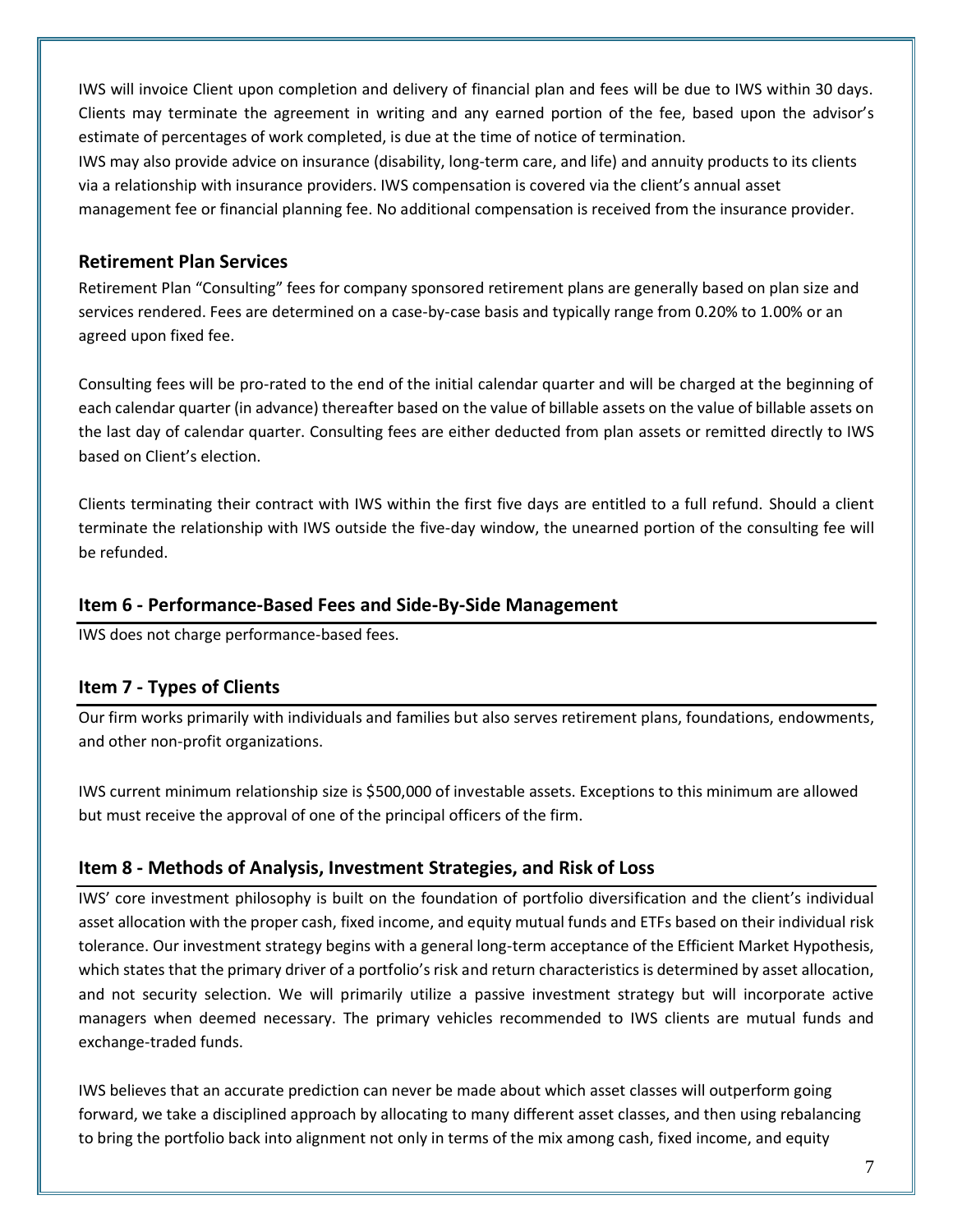mutual funds and ETFs, but also keeping the proper style balance between large cap and small cap equity, growth versus value, etc.

And, as with any stock-based investment, mutual funds, including index mutual funds, carry the risk of losses. While we can reduce company-specific risk through diversification, eliminate manager-risk with passive portfolios and reduce overall portfolio volatility with a broad mix of equity mutual funds and ETFs, fixed income, and other assets, we cannot eliminate the risk of fluctuation that comes with investing in stocks and bonds. It is always possible in any given week, month, or year that an investor's portfolio value could be less than the previous period. For the client that chooses to have a portfolio more heavily weighted in stock investments versus bond investments, he/she needs to be prepared for a potential drop in the value of the portfolio of more than 20% during extremely volatile market conditions. The Efficient Market Hypothesis dictates that it is this *market risk* that offers investors potential long-term rewards, so we aim to reduce other previously mentioned risks wherever possible.

# **Item 9 - Disciplinary Information**

Neither Clint Thomas or Justina Welch nor any employees of IWS have ever been convicted of, pled guilty or no contest to any felony or misdemeanor in a criminal or civil action in any foreign or domestic court. Neither Clint Thomas or Justina Welch nor any employees of IWS have ever been part of a proceeding before the SEC or any other industry regulatory agency. Neither Clint Thomas or Justina Welch nor any employees of IWS have ever been part of a self-regulatory organization's proceeding.

# **Item 10 - Other Financial Industry Activities and Affiliations**

Neither Clint Thomas or Justina Welch nor any employees of IWS are registered or applying to register as a custodian or a registered representative of a custodian, nor a futures commission merchant, commodity pool operator, commodity trading advisor.

Neither Clint Thomas or Justina Welch nor any employee of IWS has a relationship with a broker dealer, municipal securities dealer, government securities dealer or broker, investment company, outside investment adviser, banking or thrift institution, accounting firm, law firm, insurance agency, pension consultant, real estate broker, sponsor, or syndicator of limited partnerships.

IWS receives no compensation from outside investment advisers and receives no compensation other than the asset management or financial planning fee paid by the firm's clients.

Clint Thomas and Justina Welch are life and health insurance licensed in the state of Colorado. Clint Thomas and Justina Welch are insurance licensed for educational planning purposes but do not intend to sell and receive additional compensation for insurance products. This creates a conflict of interest as the firm has an incentive to recommend insurance to earn a commission. IWS will always act in the client's best interest and client has the right to work with an insurance professional of their choosing.

# **Item 11 - Code of Ethics, Participation or Interest in Client Transactions and Personal Trading**

As a Registered Investment Adviser, IWS has a fiduciary duty to its clients. In the simplest of terms this means that our first obligation is to put the client's needs above all other interests or conflicts. IWS takes our fiduciary duty very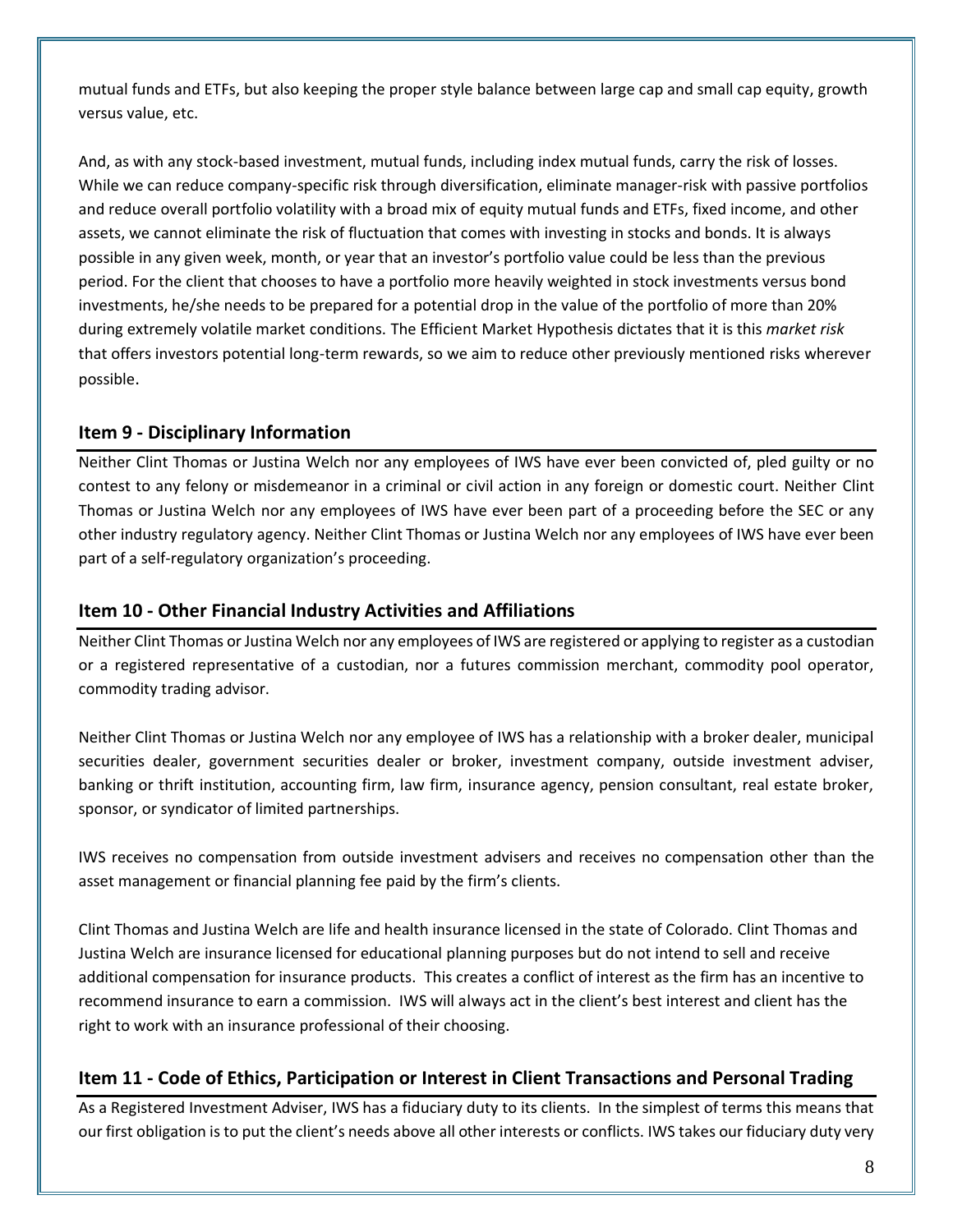seriously and has built our business model around our obligation to minimize conflicts of interest with our clients and to truly make recommendations that our in their best interests.

IWS' owner and employees will adhere to all federal and state securities laws and regulations. All IWS related persons will be held to the highest standard of conduct and shall not withhold pertinent information from clients regarding securities recommendations, act to deceive or defraud any client or outside party, or otherwise partake in any activity with the intent to deceive or defraud any regulatory body, government office or client.

IWS' owner and employees may buy or sell securities for themselves, which are also recommended to clients, which represents a conflict of interest. To avoid conflicts of interest, IWS monitors and supervises the personal securities transactions of all employees and its owners. Monitoring is conducted by Justina Welch, Chief Compliance Officer of IWS. IWS retains records of all securities transactions conducted by employees and owners. For compliance purposes with regulations, all employees and the owner are considered "access persons" whose transactions will be monitored.

As a matter of principle IWS' owner and employees are to withhold public comment regarding advice on individual securities, as to avoid conflicts of interest when these comments may enrich the IWS associated person.

When we provide investment advice to you regarding your retirement plan account or individual retirement account (IRA), we are fiduciaries within the meaning of Title I of the Employee Retirement Income Security Act and/or the Internal Revenue Code, as applicable, which are laws governing retirement accounts. The way we make money creates some conflicts with your interests, so we operate under a special rule that requires us to act in your best interest and not put our interest ahead of yours. Under this special rule's provisions, we must:

- Meet a professional standard of care when making investment recommendations (give prudent advice);
- Never put our financial interests ahead of yours when making recommendations (give loyal advice);
- Avoid misleading statements about conflicts of interest, fees, and investments;
- Follow policies and procedures designed to ensure that we give advice that is in your best interest;
- Charge no more than is reasonable for our services; and
- Give you basic information about conflicts of interest.

\* It should be noted that the fiduciary duties enumerated above do not differ from those we observe in all our advisory activities.

# **Item 12 - Brokerage Practices**

IWS has custodial relationships with TD Ameritrade Institutional ("TDAI"), a division of TD Ameritrade, Inc. member FINRA/SIPC and Charles Schwab & Co., Inc. ("Schwab"), member FINRA/SIPC.

IWS often recommends the implementation of any investment recommendation be completed through one of IWS custodial relationships - TD Ameritrade or Schwab. While TD Ameritrade and Schwab may not be the lowest cost implementation option, IWS feels that, due to the services that TD Ameritrade and Schwab provide to its clients and to IWS, this approach will result in the best service to the client. IWS can elect to change its broker/dealer affiliation at any time should it feel that TD Ameritrade or Schwab is not providing an adequate level of service for the associated costs. Moreover, IWS feels that implementing all investment recommendations through a single source provides an efficiency advantage and, consequently, better service and reporting at a lower cost.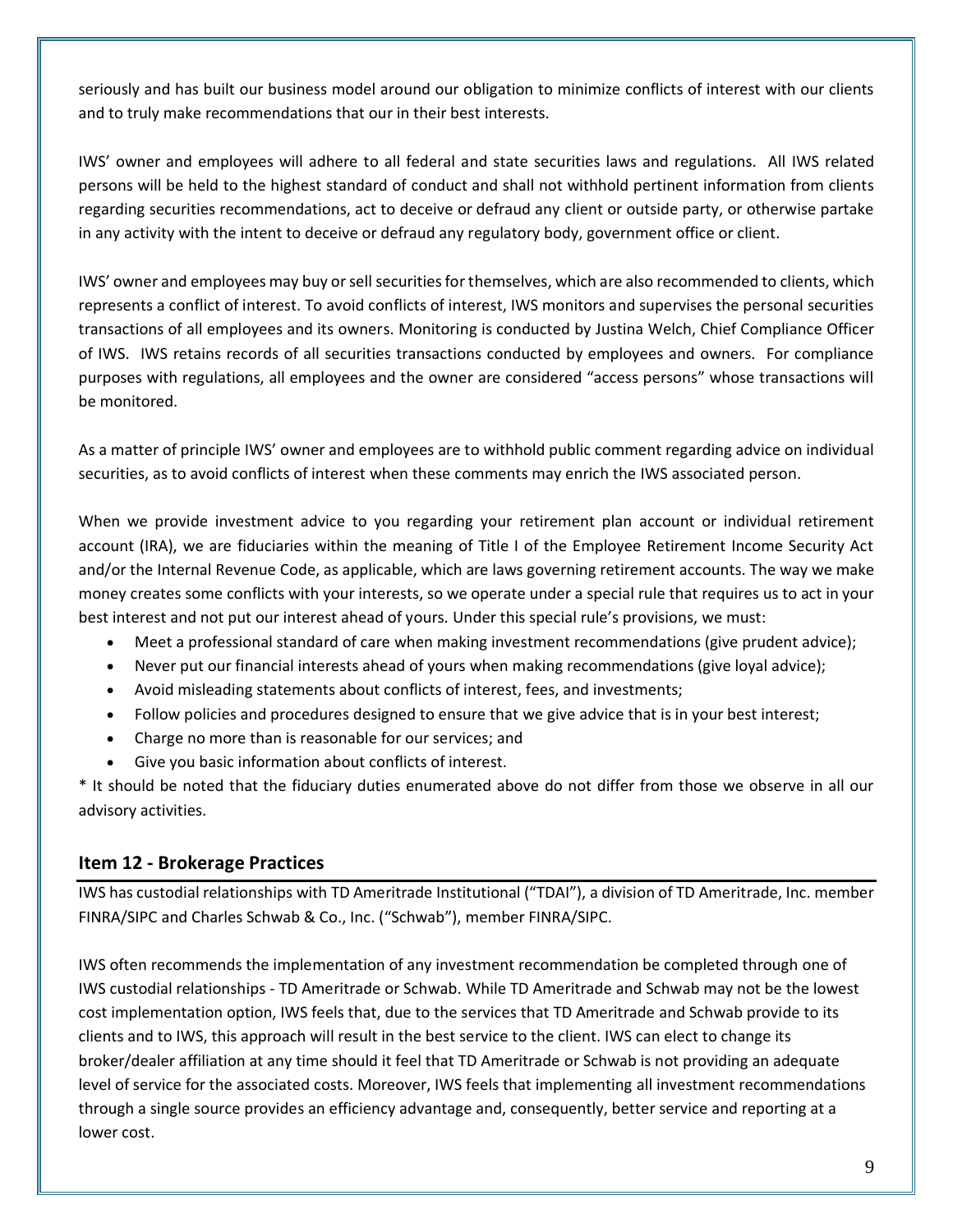IWS, as a matter of policy and practice, does not utilize research, research-related products and other services obtained from custodian, or third parties, on a soft dollar basis. Soft dollars generally refer to arrangements whereby a discretionary investment adviser can receive research, research-related or execution services from a custodian or third-party provider, in addition to the execution of transactions, in exchange for using the custodian for asset management client accounts. Because the advisors have an incentive to recommend TD Ameritrade or Schwab for custody this creates a conflict of interest. IWS will always act in the best interest of clients.

IWS does not receive client referrals from any custodians.

IWS relies on TD Ameritrade or Schwab, as the custodian for client's securities', to provide best execution of individual stock and bond transactions. TD Ameritrade and Schwab may not be the least expensive in the industry, however, IWS believes that our clients receive very competitive pricing/bids for individual stock and bond trades. Best execution practices are reviewed on an on-going basis to determine if the firm's policy is implemented properly with regards to timely execution and commission discounts (based on time and work spent for a client's transaction request). This also includes looking at other resources (immediately prior to the transaction), such as real-time stock quotes from MSN and/or CNN-FN websites.

We manage individual portfolios and not "model" portfolios. However, we will aggregate ETF trades when possible, in order to obtain best execution. If IWS decides to purchase or sell the same security for several clients at approximately the same time, allocations are done in an equitable fashion, typically on a pro rata basis.

# **Item 13 - Review of Accounts**

Clint Thomas and Justina Welch, Owners of IWS, reviews each client's portfolio no less frequently than once per quarter. At the end of each quarter IWS generates an updated Asset Allocation analysis and trailing period performance report for all investment management clients. The Asset Allocation report is then compared to the client's signed Investment Policy Statement to analyze the variance from the target portfolio allocation. Additionally, performance is compared to broad market averages to ensure that the client is capturing as much of the long-term return of the market as possible. Clients will also receive monthly statements from their custodian (i.e., TD Ameritrade or Schwab). Accounts are also reviewed during an annual portfolio review meeting with the firm's clients.

# **Item 14 - Client Referrals and Other Compensation**

IWS engages independent solicitors to provide client referrals. If a client is referred to us by a solicitor, this practice is disclosed to the client in writing by the solicitor and IWS pays the solicitor out of its own funds—specifically, IWS generally pays the solicitor a portion of the advisory fees earned for managing the capital of the client or investor that was referred. The use of solicitors is strictly regulated under applicable federal and state law. IWS' policy is to fully comply with the requirements of Rule 206(4)-3, under the Investment Advisers Act of 1940, as amended, and similar state rules, as applicable.

IWS may receive client referrals from Zoe Financial, Inc through its participation in Zoe Advisor Network (ZAN). Zoe Financial, Inc is independent of and unaffiliated with IWS and there is no employee relationship between them. Zoe Financial established the Zoe Advisor Network as a means of referring individuals and other investors seeking fiduciary personal investment management services or financial planning services to independent investment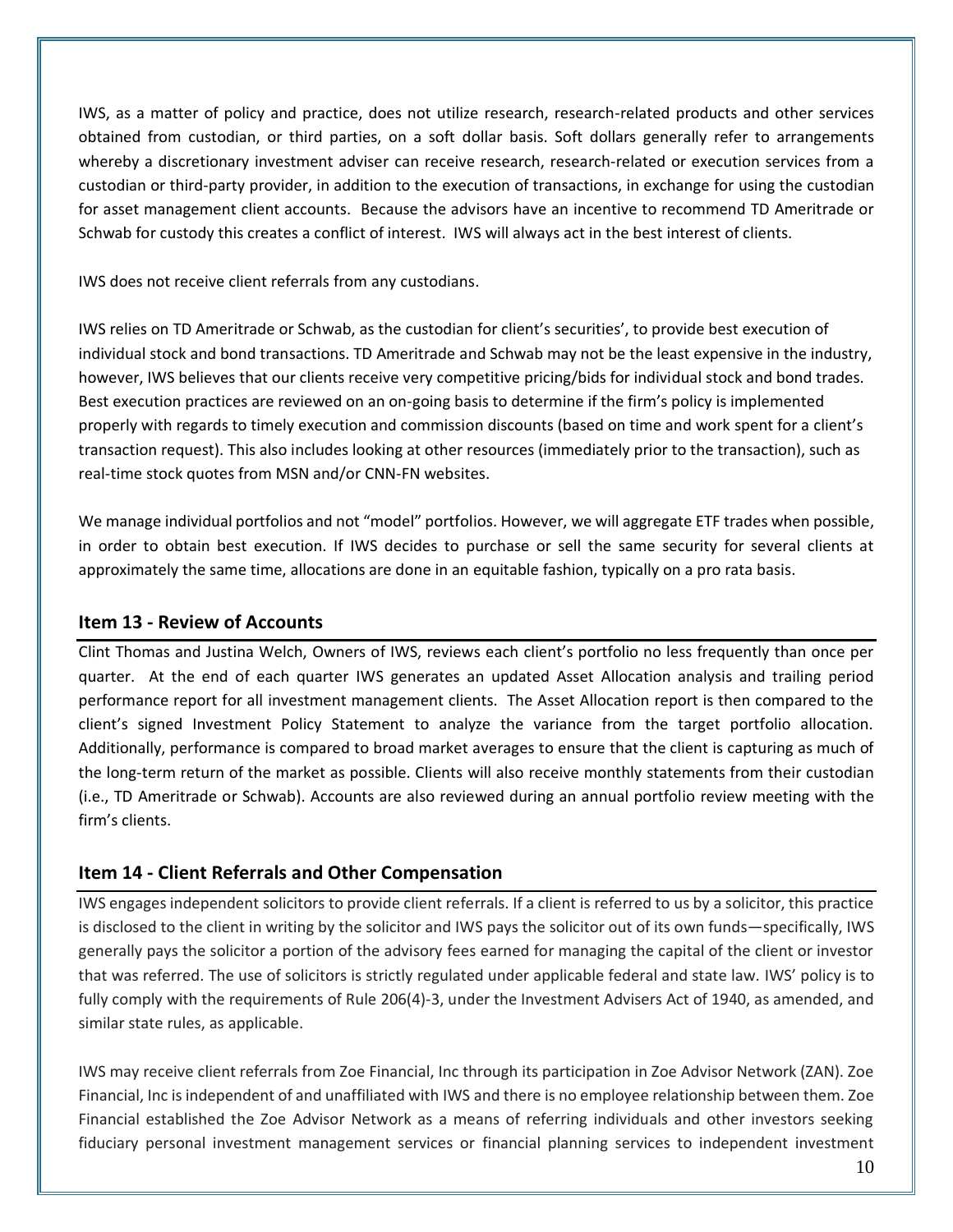advisors. Zoe Financial does not supervise IWS and has no responsibility for IWS' management of client portfolios or IWS' other advice or services. IWS pays Zoe Financial an on-going fee for each successful client referral. This fee is usually a percentage of the advisory fee that the client pays to IWS ("Solicitation Fee"). IWS will not charge clients referred through Zoe Advisor Network any fees or costs higher than its standard fee schedule offered to its clients. For information regarding additional or other fees paid directly or indirectly to Zoe Financial Inc, please refer to the Zoe Financial Disclosure and Acknowledgement Form.

IWS does not compensate existing clients or other outside professionals (such as CPAs, attorneys, etc.) for client referrals.

# **Item 15 - Custody**

IWS does not accept physical custody of client funds or securities but are deemed to have constructive custody where IWS has authorization to deduct fees from client accounts.

For client accounts in which IWS is authorized to instruct the custodian to debit their advisory fee:

- i. The client will provide written authorization to IWS, permitting IWS to be paid directly for the client's accounts held by the custodian.
- ii. IWS will send the client a written invoice itemizing the fee, including any formula used to calculate the fee, the date range covered by the fee and the amount of assets under management on which the fee was based.
- iii. The custodian will send at least quarterly statements to the client showing all disbursements for the account, including the amount of the advisory fee.

Clients should receive at least quarterly statements from the custodian that holds and maintains client's investment assets. Clients of IWS are encouraged to carefully review such statements and compare official custodial records to the account reports and invoices that IWS may provide to the client and notify IWS of any discrepancies. IWS reports may vary from custodial statements based on accounting procedures, reporting dates, or valuation methodologies of certain strategies.

# **Item 16 - Investment Discretion**

As outlined in our Asset Management Agreement, IWS requires discretionary authority over clients' investment portfolio under our management, including the type of security and number of shares. Having discretion over mutual fund and ETF trades allows us to be more flexible for those clients who prefer not to discuss each trade with us.

# **Item 17 - Voting Client Securities**

IWS does not proxy vote for our clients' investment positions. Clients will receive proxy solicitations directly from the custodian. We are happy to discuss these solicitations with our clients.

Further, we will have no power, authority, responsibility, or obligation to take any action with regard to any claim or potential claim in any bankruptcy proceeding, class action securities litigation or other litigation or proceeding relating to securities held at any time in a client account, including without limitation, to file proofs of claim or other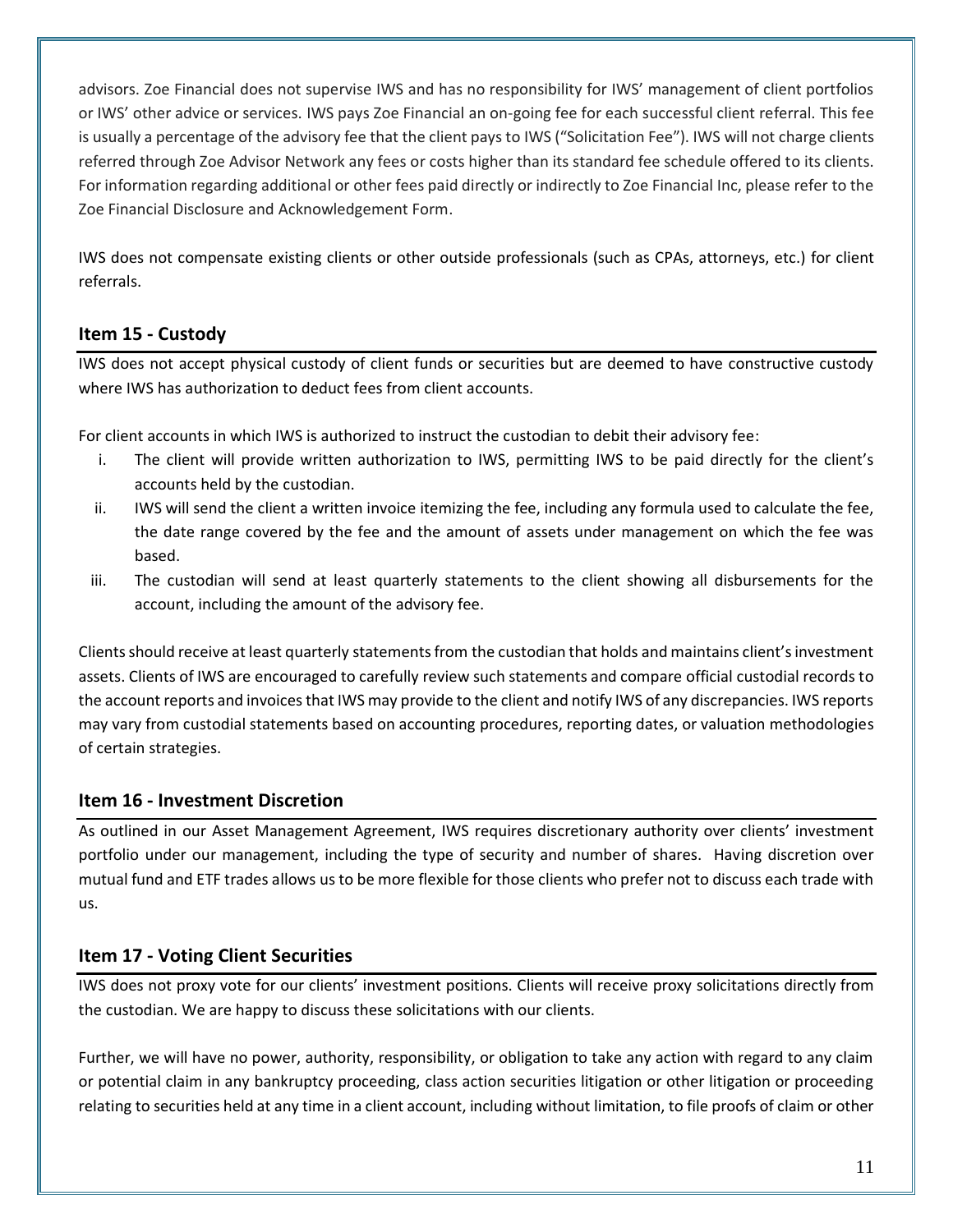documents related to such proceeding, or to investigate, initiate, supervise, or monitor class action or other litigation involving client assets.

# **Item 18 - Financial Information**

IWS does not collect asset management fees for a period of greater than one quarter, is not required to disclose a balance sheet. IWS has no outstanding liabilities or financial impairments that would inhibit our ability to provide promised services to clients. No owner or employee of IWS has ever filed for bankruptcy.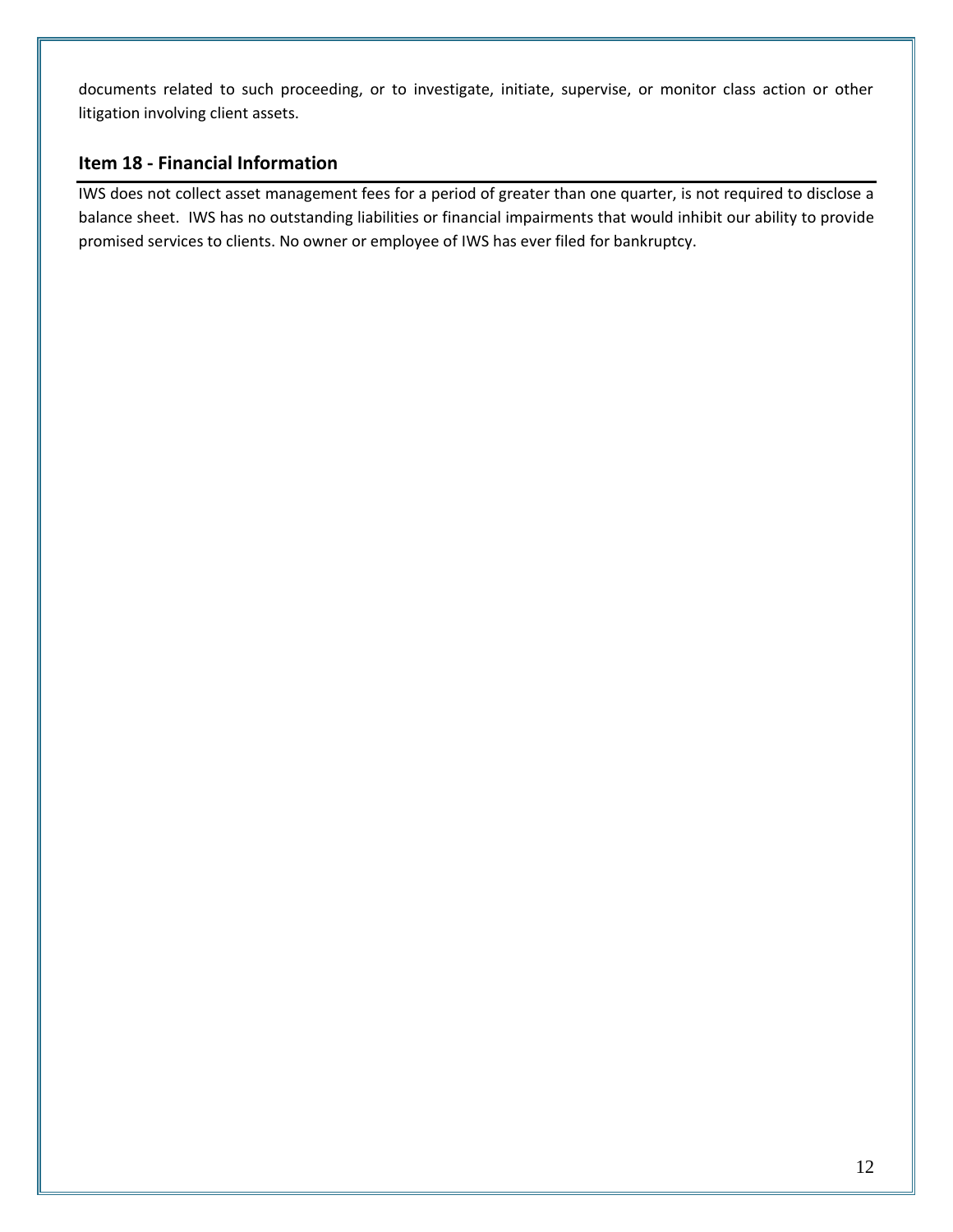Part 2B of Form ADV Brochure Supplement for:

### **Clint Thomas**

Integrity Wealth Solutions LLC 4725 S. Monaco Street, Suite 335 Denver, CO 80237 Phone: 303.716.5777 clint@integrity-wealth.com

February 1, 2022

This brochure supplement provides information about Clint Thomas that supplements the Integrity Wealth Solutions Part 2A of form ADV Firm Brochure. You should have received a copy of that brochure, if you did not or have questions on the brochure, please contact us at 303.716.5777 and a copy will be provided to you.

Additional information about Clint is available at [www.adviserinfo.sec.gov.](http://www.adviserinfo.sec.gov/) You can search this site by a unique identifying number, known as a CRD number. The CRD number for Clint Thomas is 4310393.

**Educational Background and Business Experience**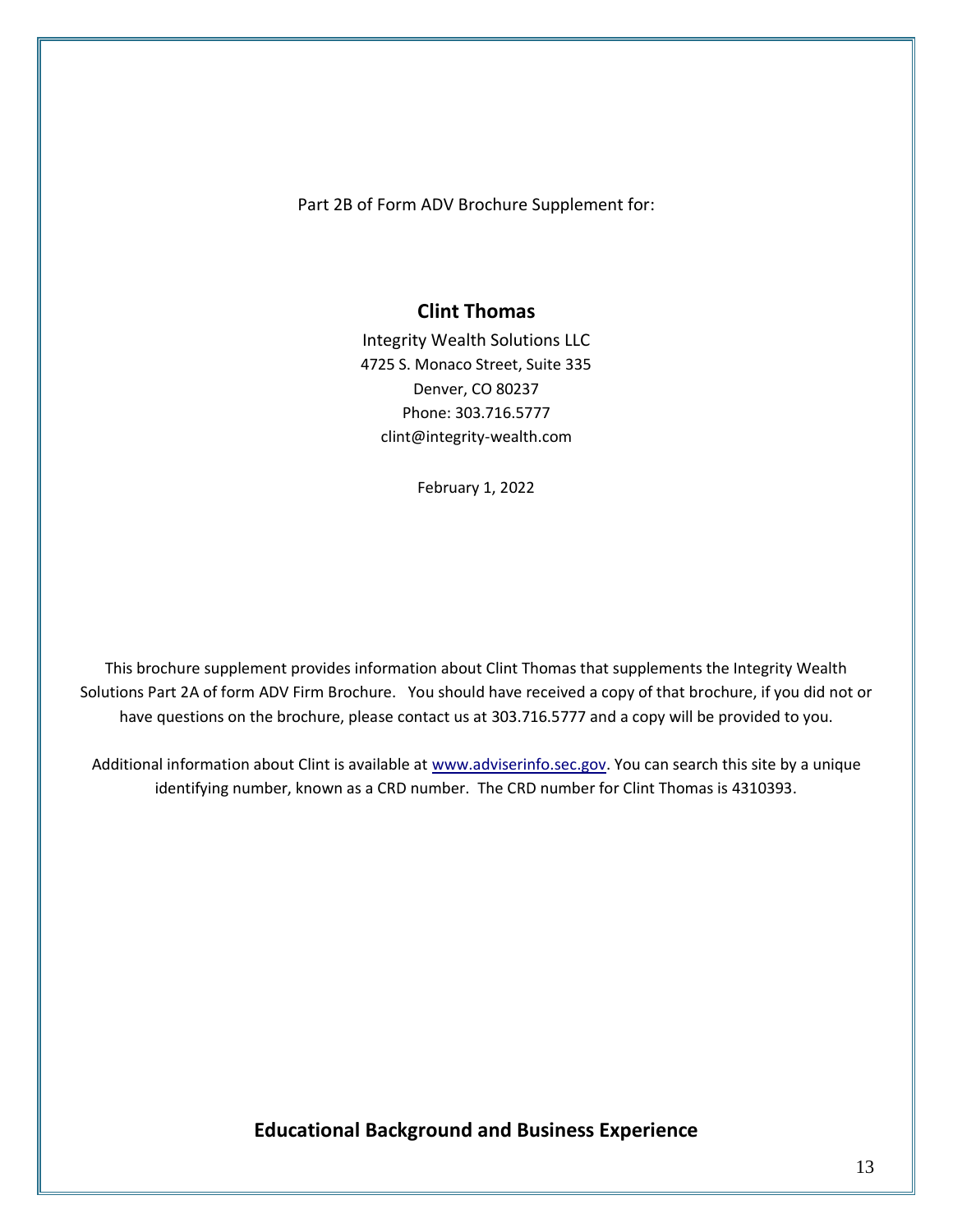Name: Clint Thomas DOB: 10/27/1975

### **Education and Training**

Bachelor of Business Administration, Lubbock Christian University

Master of Science in Finance, University of Denver

Colorado Life and Health Insurance Licenses

### CERTIFIED FINANCIAL PLANNER™ (CFP®)

I am certified for financial planning services in the United States by Certified Financial Planner Board of Standards, Inc. ("CFP Board"). Therefore, I may refer to myself as a CERTIFIED FINANCIAL PLANNER™ professional or a CFP® professional, and I may use these and CFP Board'sother certification marks (the "CFP Board Certification Marks"). CFP<sup>®</sup> certification is voluntary. No federal or state law or regulation requires financial planners to hold CFP<sup>®</sup> certification. You may find more information about CFP<sup>®</sup> certification at [www.cfp.net.](http://www.cfp.net/)

CFP® professionals have met CFP Board's high standards for education, examination, experience, and ethics. To become a CFP<sup>®</sup> professional, an individual must fulfill the followingrequirements:

- **Education**  Earn a bachelor's degree or higher from an accredited college or university and complete CFP Board-approved coursework at a college or university through a CFP Board Registered Program. The coursework covers the financial planning subject areas CFP Board has determined are necessary for the competent and professional delivery offinancial planning services, as well as a comprehensive financial plan development capstone course. A candidate may satisfy some of the coursework requirement throughother qualifying credentials.
- **Examination** Pass the comprehensive CFP<sup>®</sup> Certification Examination. The examinationis designed to assess an individual's ability to integrate and apply a broad base of financial planning knowledge in the context of real-life financial planning situations.
- **Experience**  Complete 6,000 hours of professional experience related to the personalfinancial planning process, or 4,000 hours of apprenticeship experience that meets additional requirements.
- **Ethics**  Satisfy the *Fitness Standards for Candidates for CFP® Certification and Former CFP® Professionals Seeking Reinstatement* and agree to be bound by CFP Board's *Code ofEthics and Standards of Conduct ("Code and Standards")*, which sets forth the ethical and practice standards for CFP® professionals.

Individuals who become certified must complete the following ongoing education and ethicsrequirements to remain certified and maintain the right to continue to use the CFP Board Certification Marks:

• **Ethics** – Commit to complying with CFP Board's *Code and Standards*. This includes a commitment to CFP Board, as part of the certification, to act as a fiduciary, and therefore, act in the best interests of the client, at all times when providing financial advice and financial planning. CFP Board may sanction a CFP® professional who does notabide by this commitment, but CFP Board does not guarantee a CFP®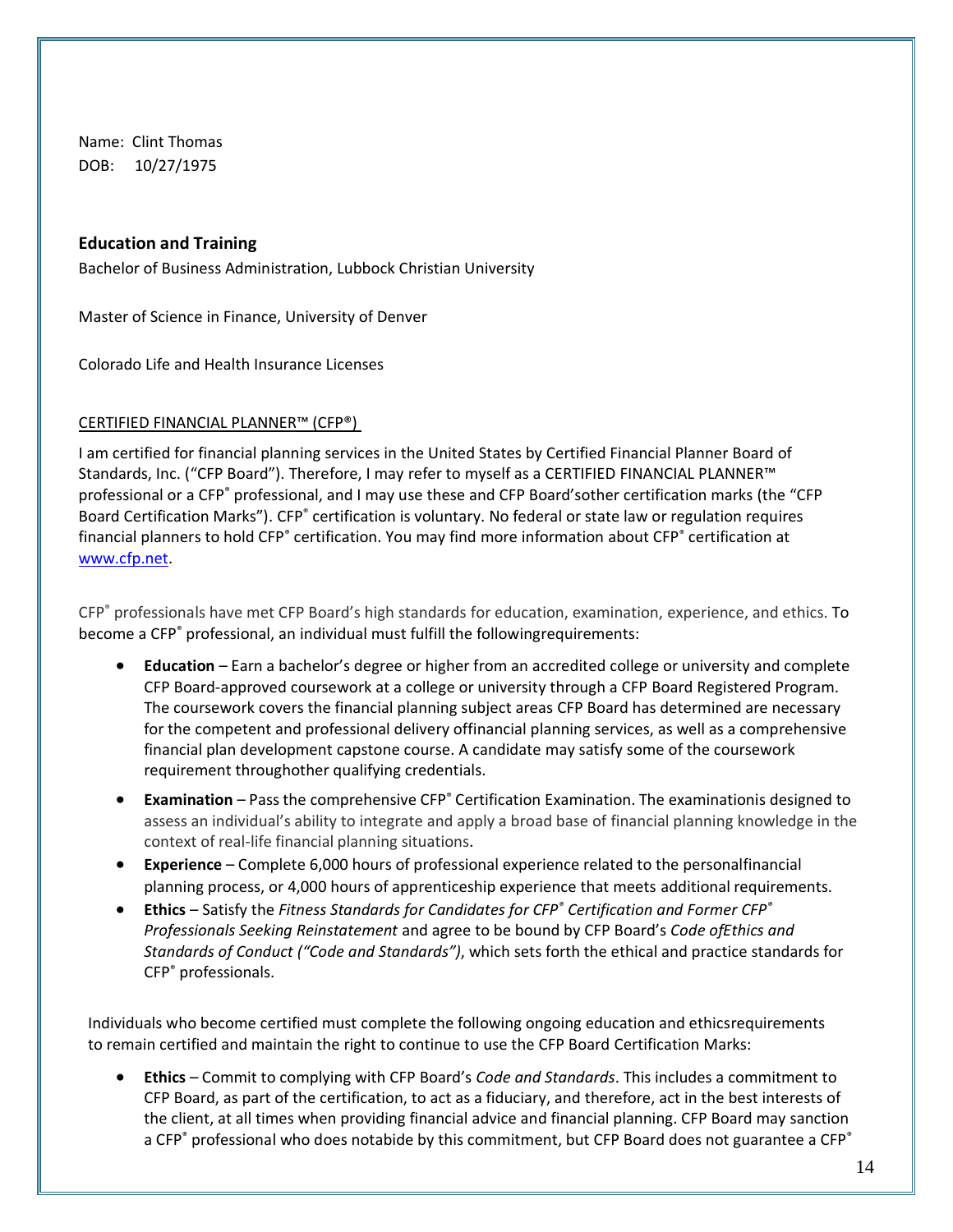professional's services. A client who seeks a similar commitment should obtain a written engagement that includes a fiduciary obligation to the client.

• **Continuing Education** – Complete 30 hours of continuing education hours every two years to maintain competence, demonstrate specified levels of knowledge, skills, and abilities, and keep up with developments in financial planning. Two of the hours mustaddress the *Code and Standards*.

#### **Business Background**

From August 2016 to present, Clint is the Co-Owner of Integrity Wealth Solutions.

From 2003 to 2016, Clint was a Financial Consultant with M.J. Smith and Associates.

From 2000 to 2002, Clint was a Financial Representative with Merrill Lynch.

### **Disciplinary Information**

Clint Thomas has no record of any disciplinary event with the SEC, any other federal regulatory agency, state regulatory agency or foreign financial regulatory authority.

### **Other Business Activities**

Clint Thomas holds Colorado health and life residential producer license. Clint does not intend to sell insurance but wants to be educated for planning purposes.

#### **Additional Compensation**

Clint Thomas receives no additional compensation for any investment related services outside of the work performed for Integrity Wealth Solutions. Clint is insurance licensed but does not intend to sell and receive additional compensation for insurance products.

#### **Supervision**

The individual responsible for monitoring Clint Thomas' advisory activities is Justina Welch, Co-Owner, Integrity Wealth Solutions. Justina Welch reviews all investment activities of Integrity Wealth Solutions and will adhere to the firm's policies and procedures. Justina Welch may be reached at 303.716.5777.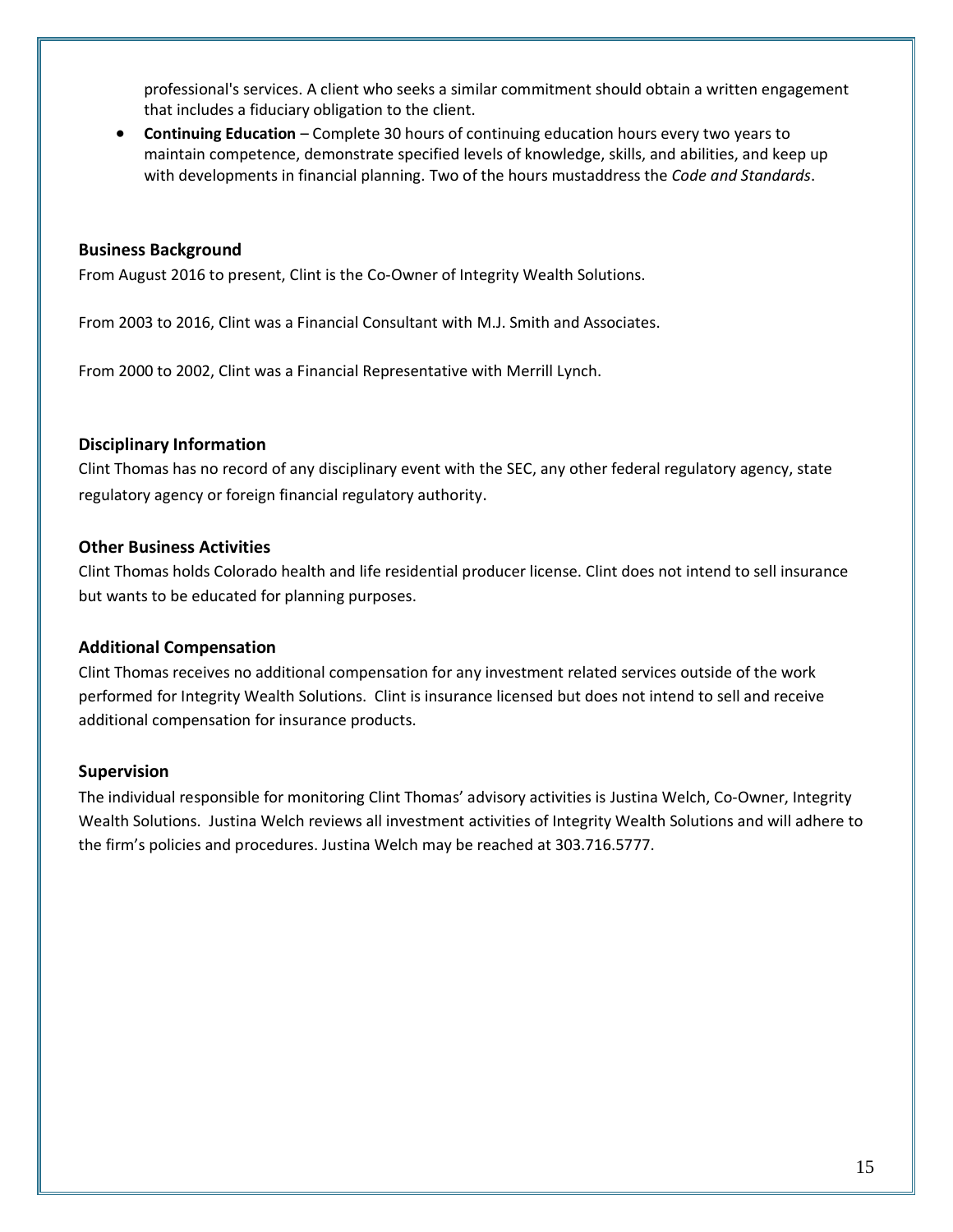Part 2B of Form ADV Brochure Supplement for:

### **Justina Welch**

Integrity Wealth Solutions 4725 S. Monaco Street, Suite 335 Denver, CO 80237 Phone: 303.716.5777 justina@integrity-wealth.com

February 1, 2022

This brochure supplement provides information about Justina Welch that supplements the Integrity Wealth Solutions Part 2A of form ADV Firm Brochure. You should have received a copy of that brochure, if you did not or have questions on the brochure, please contact us at 303.716.5777 and a copy will be provided to you.

Additional information about Justina is available a[t www.adviserinfo.sec.gov.](http://www.adviserinfo.sec.gov/) You can search this site by a unique identifying number, known as a CRD number. The CRD number for Justina Welch is 3276656.

**Educational Background and Business Experience**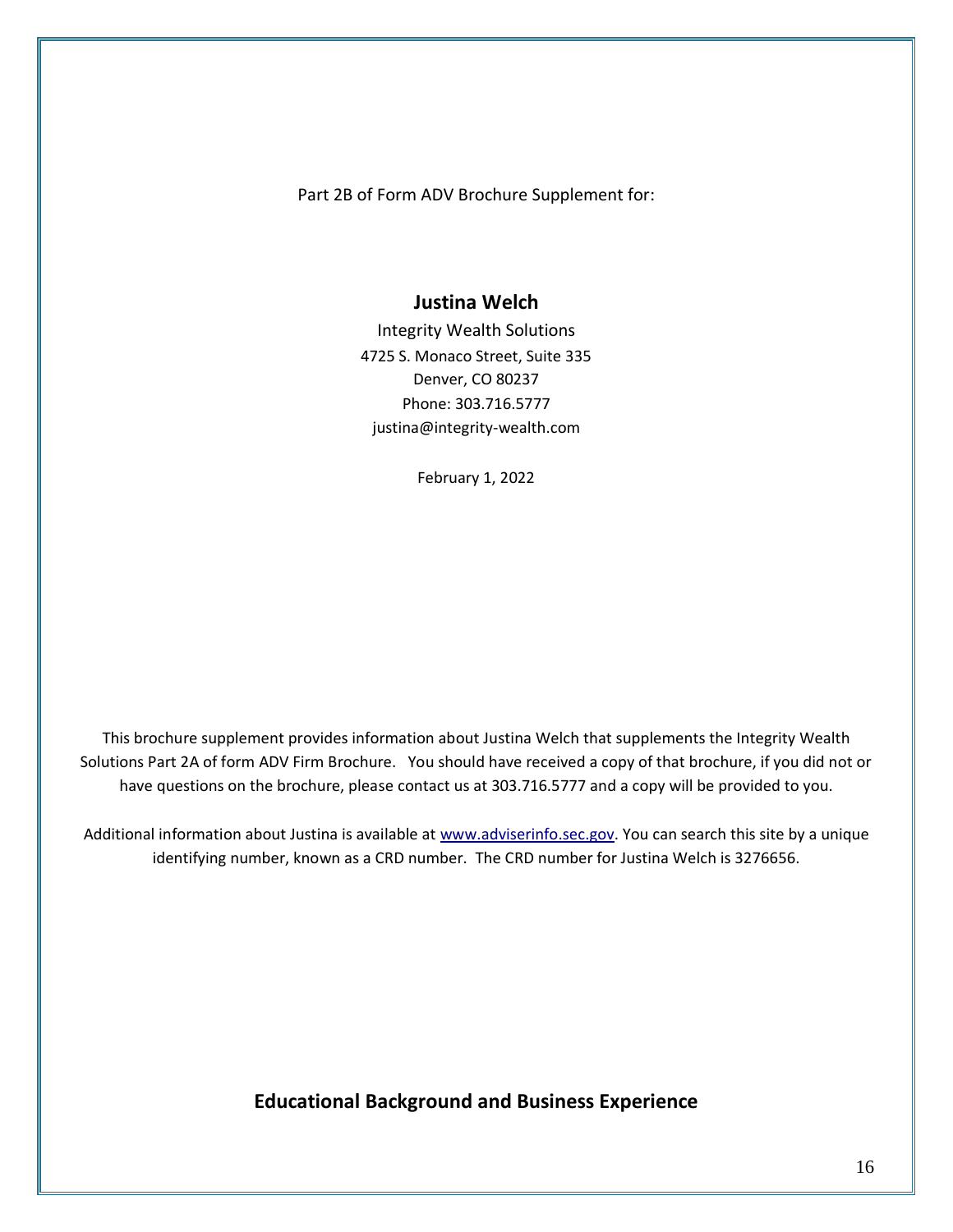Name: Justina Welch DOB: 2/3/1976

### **Education and Training**

Bachelor of Science, Business Administration, Finance - University of Colorado

Master of Business Administration, Corporate Financial Management - University of Colorado

Colorado Life and Health Insurance Licenses

### CERTIFIED FINANCIAL PLANNER™ (CFP®)

I am certified for financial planning services in the United States by Certified Financial Planner Board of Standards, Inc. ("CFP Board"). Therefore, I may refer to myself as a CERTIFIED FINANCIAL PLANNER™ professional or a CFP® professional, and I may use these and CFP Board'sother certification marks (the "CFP Board Certification Marks"). CFP<sup>®</sup> certification is voluntary. No federal or state law or regulation requires financial planners to hold CFP<sup>®</sup> certification. You may find more information about CFP<sup>®</sup> certification at [www.cfp.net.](http://www.cfp.net/)

CFP® professionals have met CFP Board's high standards for education, examination, experience, and ethics. To become a CFP® professional, an individual must fulfill the followingrequirements:

- **Education**  Earn a bachelor's degree or higher from an accredited college or university and complete CFP Board-approved coursework at a college or university through a CFP Board Registered Program. The coursework covers the financial planning subject areas CFP Board has determined are necessary for the competent and professional delivery offinancial planning services, as well as a comprehensive financial plan development capstone course. A candidate may satisfy some of the coursework requirement throughother qualifying credentials.
- **Examination** Pass the comprehensive CFP<sup>®</sup> Certification Examination. The examinationis designed to assess an individual's ability to integrate and apply a broad base of financial planning knowledge in the context of real-life financial planning situations.
- **Experience**  Complete 6,000 hours of professional experience related to the personalfinancial planning process, or 4,000 hours of apprenticeship experience that meets additional requirements.
- **Ethics**  Satisfy the *Fitness Standards for Candidates for CFP® Certification and Former CFP® Professionals Seeking Reinstatement* and agree to be bound by CFP Board's *Code ofEthics and Standards of Conduct ("Code and Standards")*, which sets forth the ethical and practice standards for CFP® professionals.

Individuals who become certified must complete the following ongoing education and ethicsrequirements to remain certified and maintain the right to continue to use the CFP Board Certification Marks:

• **Ethics** – Commit to complying with CFP Board's *Code and Standards*. This includes a commitment to CFP Board, as part of the certification, to act as a fiduciary, and therefore, act in the best interests of the client, at all times when providing financial advice and financial planning. CFP Board may sanction a CFP® professional who does notabide by this commitment, but CFP Board does not guarantee a CFP® professional's services. A client who seeks a similar commitment should obtain a written engagement